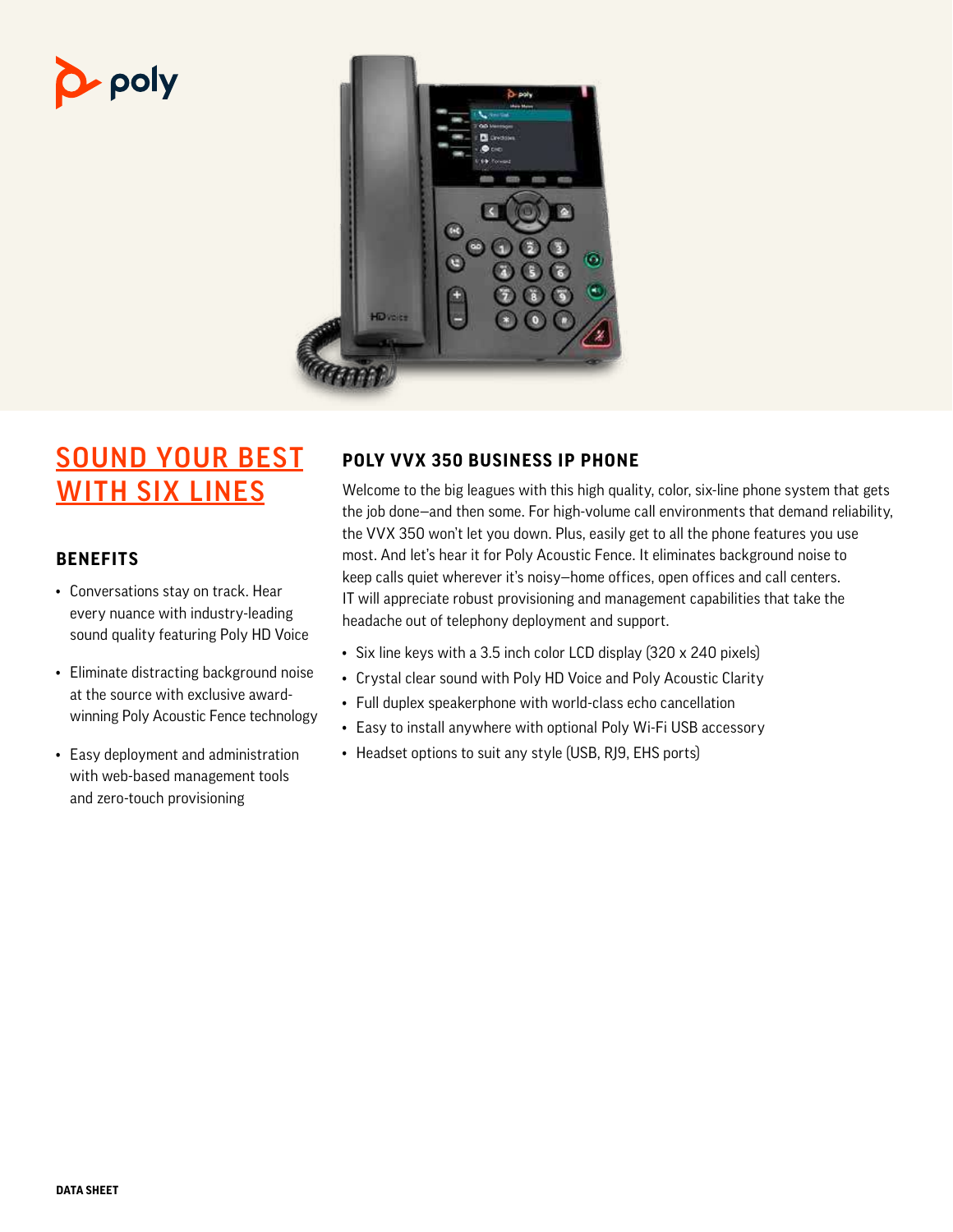# **POLY VVX 350 BUSINESS IP** PHONE





### **SPECIFICATIONS**

#### **USER INTERFACE FEATURES**

- 3.5" color LCD (320x 240 pixel resolution)
- Voicemail support<sup>1</sup>
- WebKit-based browser
- Adjustable base height
- Unicode UTF-8 character support
- Two USB ports (2.0 compliant) for media and storage applications or USB connected headsets
- Multilingual user interface including Chinese, Danish, Dutch, English (Canada/ US/UK), French, German, Italian, Japanese, Korean, Norwegian, Polish, Portuguese, Russian, Slovenian, Spanish, and Swedish

#### **AUDIO FEATURES**

- Poly HD Voice technology delivers lifelike voice quality for each audio path handset, the hands-free speakerphone, and the optional headset
- Poly Acoustic Clarity technology providing full-duplex conversations, acoustic echo cancellation and background noise suppression
- Type 1 compliant (IEEE 1329 full duplex)
- Frequency response—150 Hz—7 kHz for handset, optional headset and handsfree speakerphone modes
- Codecs: G.711 (A-law and μ-law), G.729AB, G.722, G.722.1, iLBC, OPUS
- Individual volume settings with visual feedback for each audio path
- Voice activity detection
- Comfort noise generation
- DTMF tone generation (RFC 2833 and in-band)
- Low-delay audio packet transmission
- Adaptive jitter buffers
- Packet loss concealment

#### **HEADSET AND HANDSET COMPATIBILITY**

- Dedicated RJ-9 headset port
- Hearing aid compatibility to ITU-T P.370 and TIA 504A standards
- Compliant with ADA Section 508 Subpart B 1194.23 (all)
- Hearing aid compatible (HAC) handset for magnetic coupling to hearing aids
- Compatible with commercially-available TTY adapter equipment

#### **CALL HANDLING FEATURES**

- 6 lines (programmable line keys)
- Shared call/bridged line appearance
- Busy Lamp Field (BLF)
- Flexible line appearance (1 or more line keys can be assigned for each line extension)
- Distinctive incoming call treatment/ call waiting
- Call timer and call waiting
- Call transfer, hold, divert (forward), pickup
- Called, calling, connected party information
- Local 3-way audio conferencing
- 1-touch speed dial, redial
- Remote missed call notification
- Do not disturb function
- Electronic hook switch capable
- Local configurable digit map/dial plan

#### **OPEN APPLICATION PLATFORM**

- WebKit-enabled full browser that supports HTML5, CSS, SSL security, and JavaScript
- Supports Polycom Apps SDK and API for third-party business and personal applications
- Bundled with Polycom UC Software:
- Corporate directory access using LDAP
- Visual Conference Management

#### **NETWORK AND PROVISIONING**

- SIP Protocol Support
- SDP
- IETF SIP (RFC 3261 and companion RFCs)
- Two-port gigabit Ethernet switch 10/100/1000Base-TX across LAN and PC ports
- Conforms to IEEE802.3-2005 (Clause 40) for Physical media attachment
- Conforms to IEEE802.3-2002 (Clause 28) for link partner auto-negotiation
- Manual or dynamic host configuration protocol (DHCP) network setup
- Time and date synchronization using SNTP
- FTP/FTPS/TFTP/HTTP/HTTPS server based central provisioning for mass deployments
- Provisioning and call server redundancy supported<sup>1</sup>
- QoS Support–IEEE 802.1p/Q tagging (VLAN), Layer 3 TOS, and DHCP
- VLAN—CDP, DHCP VLAN discovery, LLDP-MED for VLAN discovery
- Network Address Translation (NAT) support for static configuration and "Keep-Alive" SIP signaling
- RTCP and RTP support
- Event logging
- **Syslog**
- Hardware diagnostics
- Status and statistics reporting
- IPv4 and IPv6
- TCP
- UDP
- DNS-SRV

**DATA SHEET**